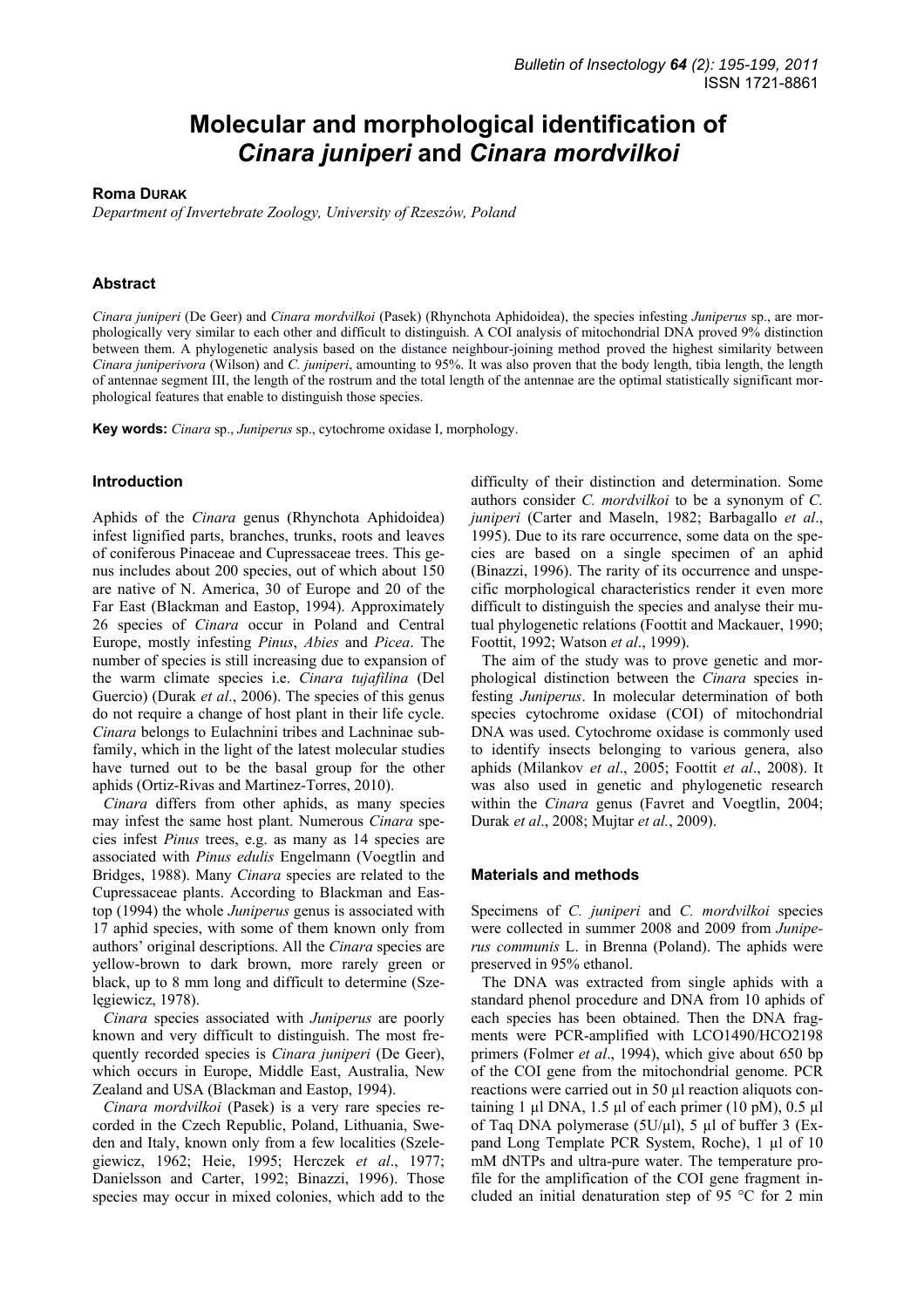followed by 3 cycles of 95 °C for 30 sec, 47 °C for 30 sec, 72 °C for 1 min 10 sec and 32 cycles of 95 °C for 30 sec, 53 °C for 30 sec, 72 °C for 1 min 10 sec and a final extension period of 72 °C for 10 min. Amplification products were resolved by electrophoresis in 2% agarose gels. PCR products were cleaned with High Pure PCR Product Purification Kit (Roche) and then sequenced in Genomed service (www.genomed.pl).

In order to verify the difference and similarity between the species infesting *Juniperus* the analyses also included *Cinara juniperivora* (Wilson) gathered from the branches of *Juniperus virginiana* L.. The COI sequence of *C. juniperivora* is available from GenBank (AY300221). The sequences were assembled and aligned with Lasergene software package (DNASTAR Inc., USA). A phylogenetic tree based on neighbourjoining method and divergence/similarity matrix was drawn using the same Lasergene software.

Microscope slides were prepared for morphological identification of 30 aphids of each species. The following aphid body parts were measured: body length, tibia length, the length of antennae segments III, IV, V and VI, rostrum length. The microscope slides are deposited at the Department of Invertebrate Zoology, University of Rzeszow (Poland).

In order to determine statistical significance of morphological differences between the species the ANOVA variance analysis as well as Mann-Whitney U (Z) and T tests (T) were conducted with STATISTICA for Windows.

## **Results**

With COI primers 628 bp nucleotide parts were amplified for the studied species. A sequence analysis for 628 bp lengths of mitochondrial COI-coding DNA proved an abundance of A-T nucleotides. The proportion of A+T in *C. juniperi* was 73.57%, while for *C. mordvilkoi* it amounted to 71.79%. The share of particular nucleotides was as follows: for *C. juniperi* A 35.19%, T 38.38%, C 16.24%, G 10.19%, while for *C. mordvilkoi* A 34.95%, T 36.83%, C 16.61%, G 11.6% (figure 1). Both presented sequences were the first and only ones deposited at GenBank for those species (JN190924, JN190923). No differences were observed between specimens of the same species both in *C. juniperi* and in *C. mordvilkoi*; the sequences were identical within a species.

55 nucleotides differentiating COI of *C. juniperi* from the one of *C. mordvilkoi* were observed. The total similarity between the species was 91%. The 9% threshold constituting the difference clearly states the difference between the studied species (figure 1).

*C. juniperivora* was also covered by this study for comparative purpose. It was proven that the percentage of similarity between *C. juniperivora* and *C. juniperi* is the highest and reaches 95%. The similarity between *C. mordvilkoi* and the remaining species was 89% (figure 2).

An analysis of morphological traits showed significant statistical differences between the parameters of the two species: body length  $(Z = -2.63; P = 0.0084)$ , tibia length  $(Z = -2.63; P = 0.0084)$ , the length of antennae segment IV ( $Z = -2.46$ ; P = 0.0137), the length of antennae segment VI (Z = -2.123; P = 0.0337). Significant differences were also found between the lengths of antennae segments III (T =  $-3.216$ ; P = 0.0092) and the lengths of antennae segment V (T =  $-2.7628$ ; P = 0.02). The lengths of rostrum and antennae differed significantly between the species ( $Z = -2.63$ ; P = 0.0084 and  $T = -3.2$ ; P = 0.0016 respectively). Those species also differ in the relation of rostrum length to body length (table 1). On the basis of measurements it was found that the segments of *C. mordvilkoi* antennae vary and each subsequent one is longer than the previous one (table 1).

## **Discussion**

*C. juniperi* and *C. mordvilkoi* infest the same host plant and only slightly differ in morphology, most of which concerns secondary features such as body colour and sheen. This creates serious identification problems for both species, particularly when they occur in mixed colonies and are often wrongly classified. Klimaszewski *et al*. (1977) proved that both species differ in the composition of hemolymph proteins. Anatomical analysis of the male reproductive system indicates a number of similarities between the species. They both have 4 tracts in testicles and their deferent ducts in their proximal part are widened and connected, however, they do not differ in terms of histology and size (Wojciechowski, 1977).

**Table 1.** Morphological features of the apterous viviparous females *C. juniperi* (n = 30) and *C. mordvilkoi* (n = 30). Minimum - maximum (mean). Statistical significance:  $* = P < 0.05$ ;  $** = P < 0.01$ .

| Characters           | Lenght measurements (mm) |                      |        |  |  |
|----------------------|--------------------------|----------------------|--------|--|--|
|                      | C. juniperi              | C. mordvilkoi        |        |  |  |
| body length          | $2.1 - 2.45(2.33)$       | $2.75 - 3.12(2.94)$  | $***$  |  |  |
| tibia lenght         | $0.9 - 1.12(1.04)$       | $1.45 - 1.55(1.5)$   | $***$  |  |  |
| antennae segment III | $0.22 - 0.35(0.28)$      | $0.32 - 0.4(0.37)$   | $***$  |  |  |
| antennae segment IV  | $0.12 - 0.15(0.128)$     | $0.15 - 0.17(0.162)$ | $\ast$ |  |  |
| antennae segment V   | $0.15 - 0.21(0.18)$      | $0.2 - 0.25(0.21)$   | $\ast$ |  |  |
| antennae segment VI  | $0.22 - 0.26(0.23)$      | $0.25 - 0.27(0.26)$  | $\ast$ |  |  |
| antennae lenght      | $0.82 - 1.1(0.96)$       | $1.17 - 1.22(1.19)$  | $***$  |  |  |
| rostrum lenght       | $0.85 - 1.0(0.9)$        | $1.32 - 1.72(1.43)$  | $***$  |  |  |
| rostrum/body         | 38.7%                    | 48.6%                |        |  |  |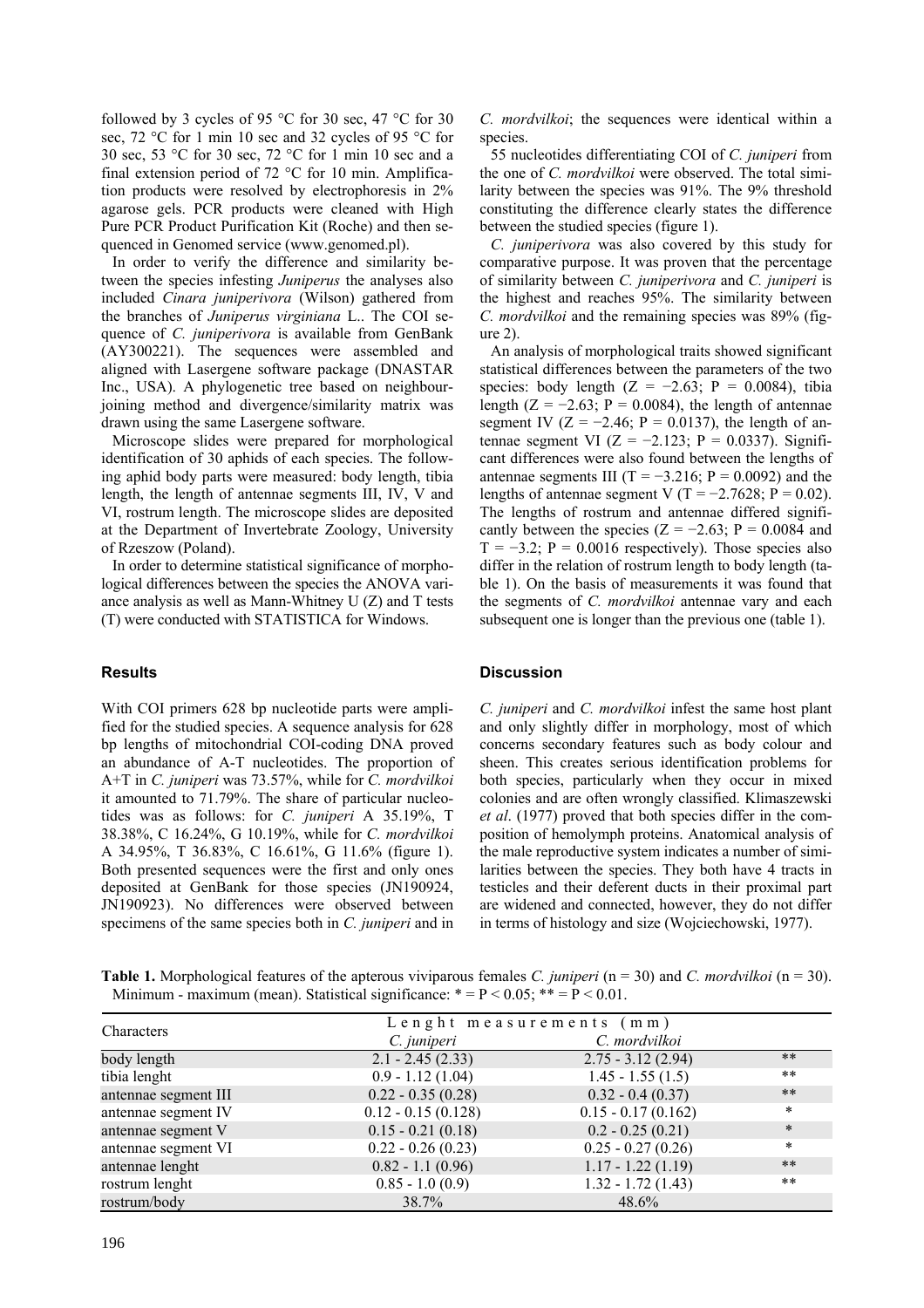|               | 10                                                                                                                                                                                                                                                                                                                | 20  | 30          | 40  | 50                  | 60      | 70                      | 80  |
|---------------|-------------------------------------------------------------------------------------------------------------------------------------------------------------------------------------------------------------------------------------------------------------------------------------------------------------------|-----|-------------|-----|---------------------|---------|-------------------------|-----|
|               |                                                                                                                                                                                                                                                                                                                   |     |             |     |                     |         |                         |     |
| C. juniperi   | AGAATCTTAATTCGACATGAATTAAGACAAATCAATTCAATTATATAATAACCAACTATATAATGTAATTGTCACTAT                                                                                                                                                                                                                                    |     |             |     |                     |         |                         |     |
| C. mordvilkoi |                                                                                                                                                                                                                                                                                                                   |     |             |     |                     |         |                         |     |
|               | 90                                                                                                                                                                                                                                                                                                                | 100 | 110         |     | 120 130 140 150     |         |                         | 160 |
|               |                                                                                                                                                                                                                                                                                                                   |     |             |     |                     |         |                         |     |
| C. juniperi   | TCATGCATTTATTATAATTTTTTTCATGACTATACCTATTGTAATTGGAGGATTTGGAAACTGATTAATTCCTTTAATAA                                                                                                                                                                                                                                  |     |             |     |                     |         |                         |     |
| C. mordvilkoi |                                                                                                                                                                                                                                                                                                                   |     |             |     |                     |         |                         |     |
|               | 170                                                                                                                                                                                                                                                                                                               | 180 | 190         | 200 | 210                 | 220     | 230                     | 240 |
|               |                                                                                                                                                                                                                                                                                                                   |     |             |     |                     |         |                         |     |
| C. juniperi   | TAGGATCTCCTGATATAGCTTTCCCACGACTTAATAATATTAGATTTTGATTATTACCCCCCTCATTAATAATAATAATT                                                                                                                                                                                                                                  |     |             |     |                     |         |                         |     |
| C. mordvilkoi |                                                                                                                                                                                                                                                                                                                   |     |             |     |                     |         |                         |     |
|               | 250                                                                                                                                                                                                                                                                                                               | 260 |             |     |                     |         | 270 280 290 300 310 320 |     |
|               |                                                                                                                                                                                                                                                                                                                   |     |             |     |                     |         |                         |     |
| C. juniperi   | TGTAGATTTATTATTAATAATGGTACAGGAACAGGATGAACAATTTACCCCCCCTTATCTAATAATATTGCCCATAATAA                                                                                                                                                                                                                                  |     |             |     |                     |         |                         |     |
| C. mordvilkoi |                                                                                                                                                                                                                                                                                                                   |     |             |     |                     |         |                         |     |
|               | 330                                                                                                                                                                                                                                                                                                               | 340 |             |     | 350 360 370 380 390 |         |                         | 400 |
|               |                                                                                                                                                                                                                                                                                                                   |     |             |     |                     |         |                         |     |
| C. juniperi   |                                                                                                                                                                                                                                                                                                                   |     |             |     |                     |         |                         |     |
| C. mordvilkoi |                                                                                                                                                                                                                                                                                                                   |     |             |     |                     |         |                         |     |
|               | 410                                                                                                                                                                                                                                                                                                               | 420 | 430         | 440 | 450                 | 460 470 |                         | 480 |
|               |                                                                                                                                                                                                                                                                                                                   |     |             |     |                     |         |                         |     |
| C. juniperi   | CAATTTTAAATATAATACCTAATAACTTAAAATTAAATCAAATTCCACTTTTTCCATGATCAATTATTATCACAGCAATA                                                                                                                                                                                                                                  |     |             |     |                     |         |                         |     |
| C. mordvilkoi | $\ldots$ . C. $\ldots$ . $\ldots$ . $\ldots$ . $\ldots$ . $\ldots$ . $\ldots$ . $\ldots$ . $\ldots$ . $\ldots$ . $\ldots$ . $\ldots$ . $\ldots$ . $\ldots$ . $\ldots$ . $\ldots$ . $\ldots$ . $\ldots$ . $\ldots$ . $\ldots$ . $\ldots$ . $\ldots$ . $\ldots$ . $\ldots$ . $\ldots$ . $\ldots$ . $\ldots$ . $\ld$ |     |             |     |                     |         |                         |     |
|               | 490                                                                                                                                                                                                                                                                                                               | 500 |             |     | 510 520 530 540 550 |         |                         | 560 |
|               |                                                                                                                                                                                                                                                                                                                   |     |             |     |                     |         |                         |     |
| C. juniperi   | CTTTTAATTTTATCACTTCCAGTATTAGCCGGAGCTATTACAATACTATTAACAGATCGAAATTTAAACACTTCATTTTT                                                                                                                                                                                                                                  |     |             |     |                     |         |                         |     |
| C. mordvilkoi |                                                                                                                                                                                                                                                                                                                   |     |             |     |                     |         |                         |     |
|               |                                                                                                                                                                                                                                                                                                                   |     | 570 580 590 |     | 600 610             | 620     |                         |     |
|               |                                                                                                                                                                                                                                                                                                                   |     |             |     |                     |         |                         |     |
| C. juniperi   |                                                                                                                                                                                                                                                                                                                   |     |             |     |                     |         |                         |     |
| C. mordvilkoi |                                                                                                                                                                                                                                                                                                                   |     |             |     |                     |         |                         |     |

**Figure 1.** Alignment of COI sequences for *C. juniperi* and *C. mordvilkoi*. Dots indicate identical nucleotides as the topmost sequence.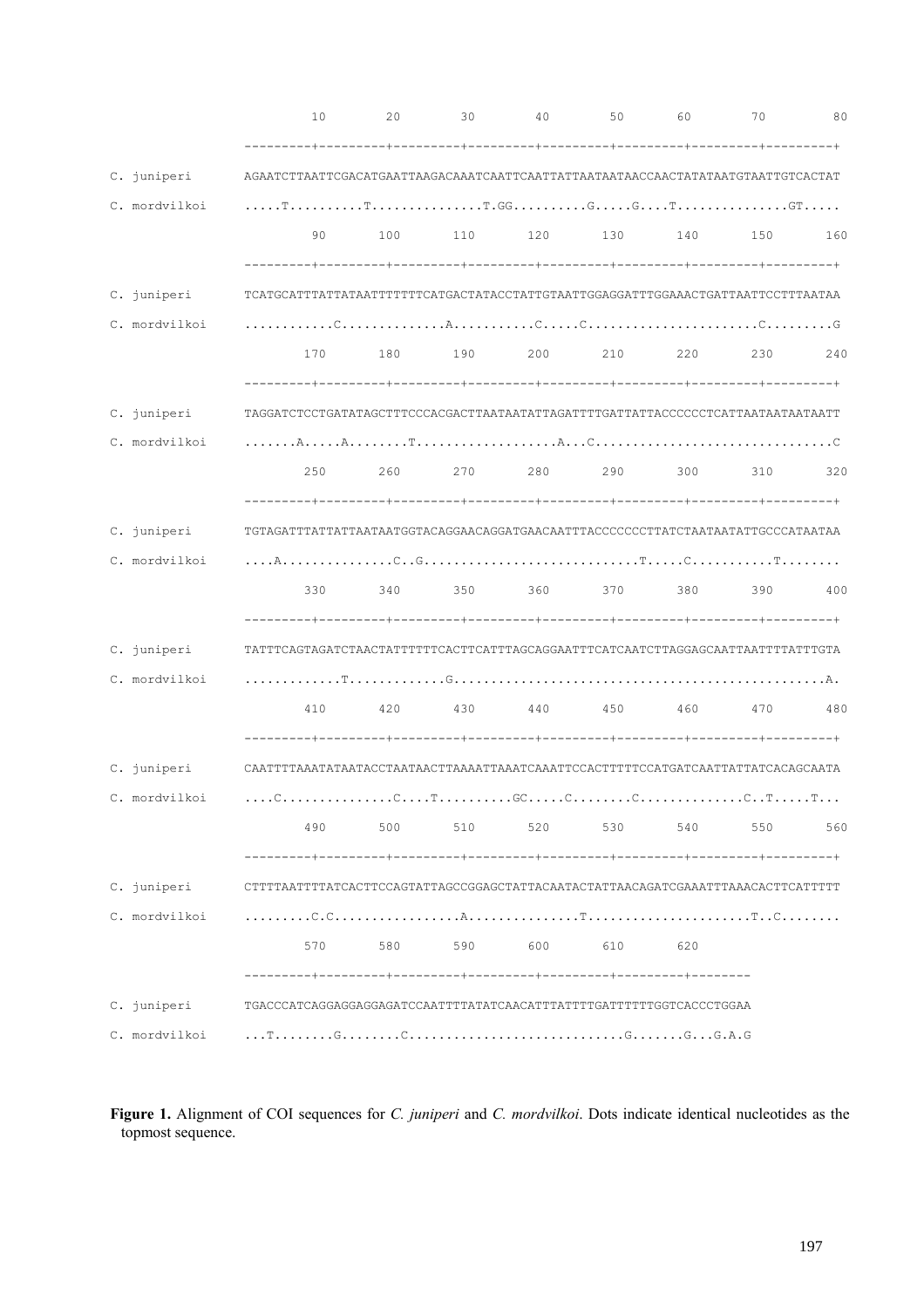

**Nucleotide Substitutions (x100)**

**Figure 2**. Phylogenetic clustering of three aphids species in relation to partial COI mitochondrial gene, based on neighbour-joining method.

Despite many similarities an analysis of mitochondrial DNA clearly indicates genetic distinction of the species. A high, reaching 9% difference between COI coding sequences indicates the species distinction on the one hand and enables their precise identification on the other. A differentiation of mtDNA sequences on a level of 2% allows to classify the aphids into species (Hebert *et al*., 2003; Stern *et al*., 1997). Previous analysis of COI sequence was used to classify morphologically undeterminable species of *Cinara contortae* Hottes and *Cinara ponderosae* (Williams), infesting the *Pinus* trees (Favret and Voegtlin, 2004). These points at a possibility of effective application of the method used to identify this difficult group.

An analysis of similarity between the three *Cinara* species infesting *Juniperus* sp. indicated a high (5-11%) difference between them. It seems interesting that the level of difference between *C. juniperi* and *C. juniperivora* is lower than between those two and *C. mordvilkoi*. This might corroborate the theory that within *Cinara* particular species are more closely related if they infest similar microhabitats (feeding on different plants) than species infesting the same host plant. In such case there was less difference between *C. juniperi* and *C. juniperivora*, feeding on branches and twigs of different host plants (*J. communis* and *J. scopulorum*). This might also corroborate the possibility of *C. mordvilkoi* infesting not only branches but also roots, which has not been confirmed as yet, however, it has been indicated as possible by biological observations. This theory could be further corroborated by a morphological adaptation in the form of rostrum length in this species and its high relation to body length. The aphids infesting roots, trunks and branches have longer stylets than those feeding on twigs (Bradley, 1961; Favret and Voegtlin, 2004). The presented study showed relationships between the feeding spot of the species and the length of rostrum as well as percentage relation between its length and body length. Both the rostrum length and its relation to body length were considerably higher for *C. mordvilkoi.* Morphological adaptations are supplemented with the COI-based analyses.

Significant statistical differences between morphological traits of both species presented herein facilitate their identification. The presented study clarified doubts as to the length of antennae segments IV, V and VI. The measurements confirm that for *C. mordvilkoi* segment V is longer than IV and shorter than VI, as previously indicated by Pa**š**ek (1954). This feature has been problematic so far and some authors, e.g. Mamontova (1972), or Danielson and Carter (1992) indicated that segments V and VI are of the same length. The presented lengths of antennae segments as well as the lack of sclerites on the first and second tergit of the abdomen are characteristic of *C. mordvilkoi*, and the absence of those features may confirm the doubts put forth by Zhuravlev (2003) on the absence of this species in Ukraine.

However, it must be stressed that general identification of *Cinara* specimens is very difficult. This results from their significant morphological similarity. Most *Cinara* are considerably large, brown, grey or greyblack. A slight morphological variety, according to Heie and Wegierek (2009), results from comparatively slow evolution of Sternorrhyncha in comparison with other groups, e.g. mammals. Aphids evolve more in terms of adaptation than morphology. The body structure of *Cinara* formed in Miocene has not significantly changed. Evolutionary changes in this group concern rather infestation of new host plant species (observed since mid-Tertiary) or changes in their life cycles. Molecular identification of species belonging to *Cinara* will certainly enable to learn and understand their phylogenetic relations.